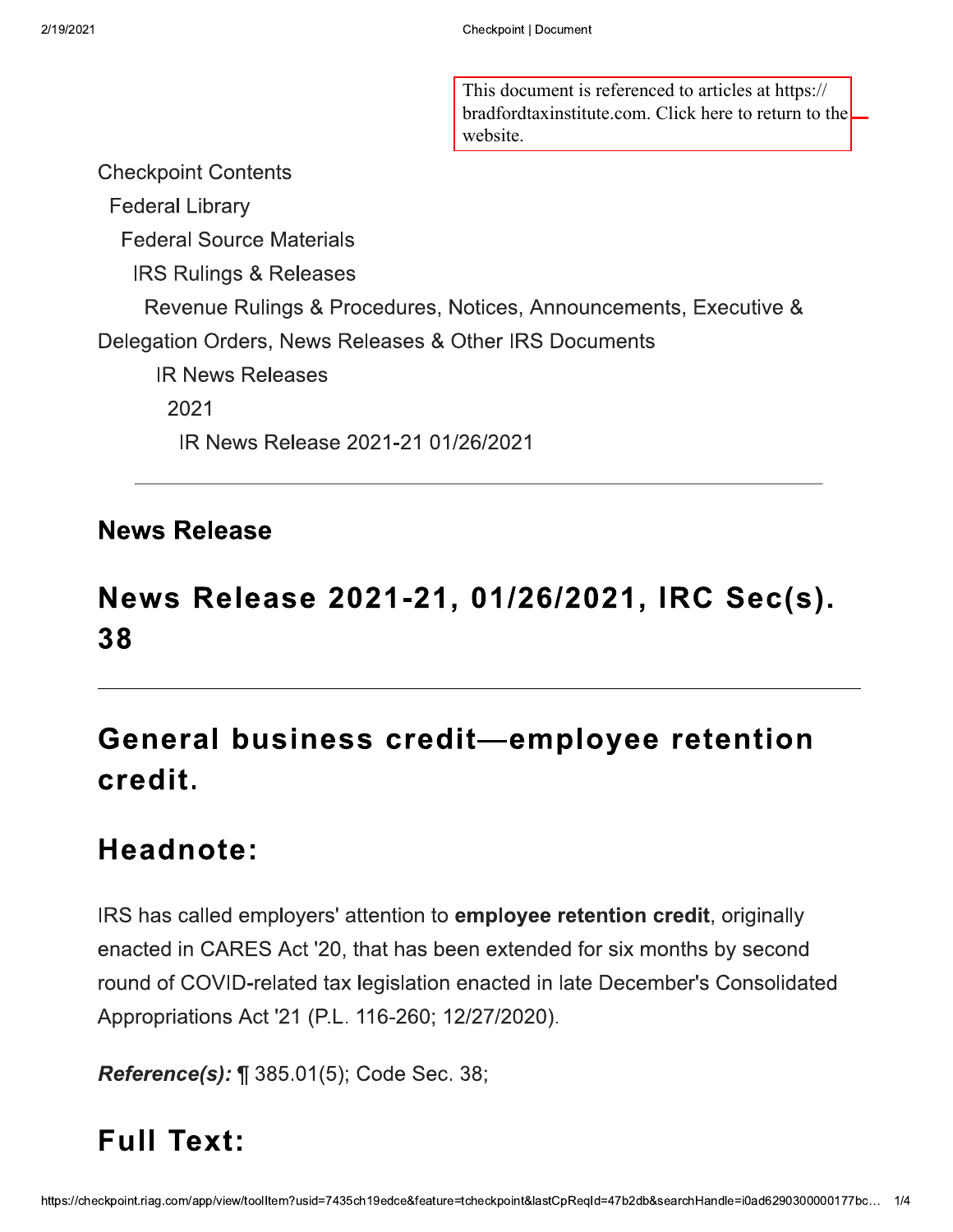### New law extends Covid tax credit for employers who keep workers on payroll

The Internal Revenue Service urges employers to take advantage of the newlyextended employee retention credit, designed to make it easier for businesses that, despite challenges posed by COVID-19, choose to keep their employees on the payroll.

The Taxpayer Certainty and Disaster Tax Relief Act of 2020, enacted Dec. 27, 2020, made a number of changes to the employee retention tax credits previously made available under the Coronavirus Aid, Relief, and Economic Security Act (CARES Act), including modifying and extending the **Employee Retention Credit** (ERC), for six months through June 30, 2021. Several of the changes apply only to 2021, while others apply to both 2020 and 2021.

As a result of the new legislation, eligible employers can now claim a refundable tax credit against the employer share of Social Security tax equal to 70% of the qualified wages they pay to employees after Dec. 31, 2020, through June 30, 2021. Qualified wages are limited to \$10,000 per employee per calendar quarter in 2021. Thus, the maximum ERC amount available is \$7,000 per employee per calendar quarter, for a total of \$14,000 in 2021.

Employers can access the ERC for the 1<sup>st</sup> and 2<sup>nd</sup> quarters of 2021 prior to filing their employment tax returns by reducing employment tax deposits. Small employers (i.e., employers with an average of 500 or fewer full-time employees in 2019) may request advance payment of the credit (subject to certain limits) on Form 7200, Advance of Employer Credits Due to Covid-19, after reducing deposits. In 2021, advances are not available for employers larger than this.

Effective Jan. 1, 2021, employers are eligible if they operate a trade or business during Jan. 1, 2021, through June 30, 2021, and experience either:

1. A full or partial suspension of the operation of their trade or business during this period because of governmental orders limiting commerce, travel or group meetings due to COVID-19, or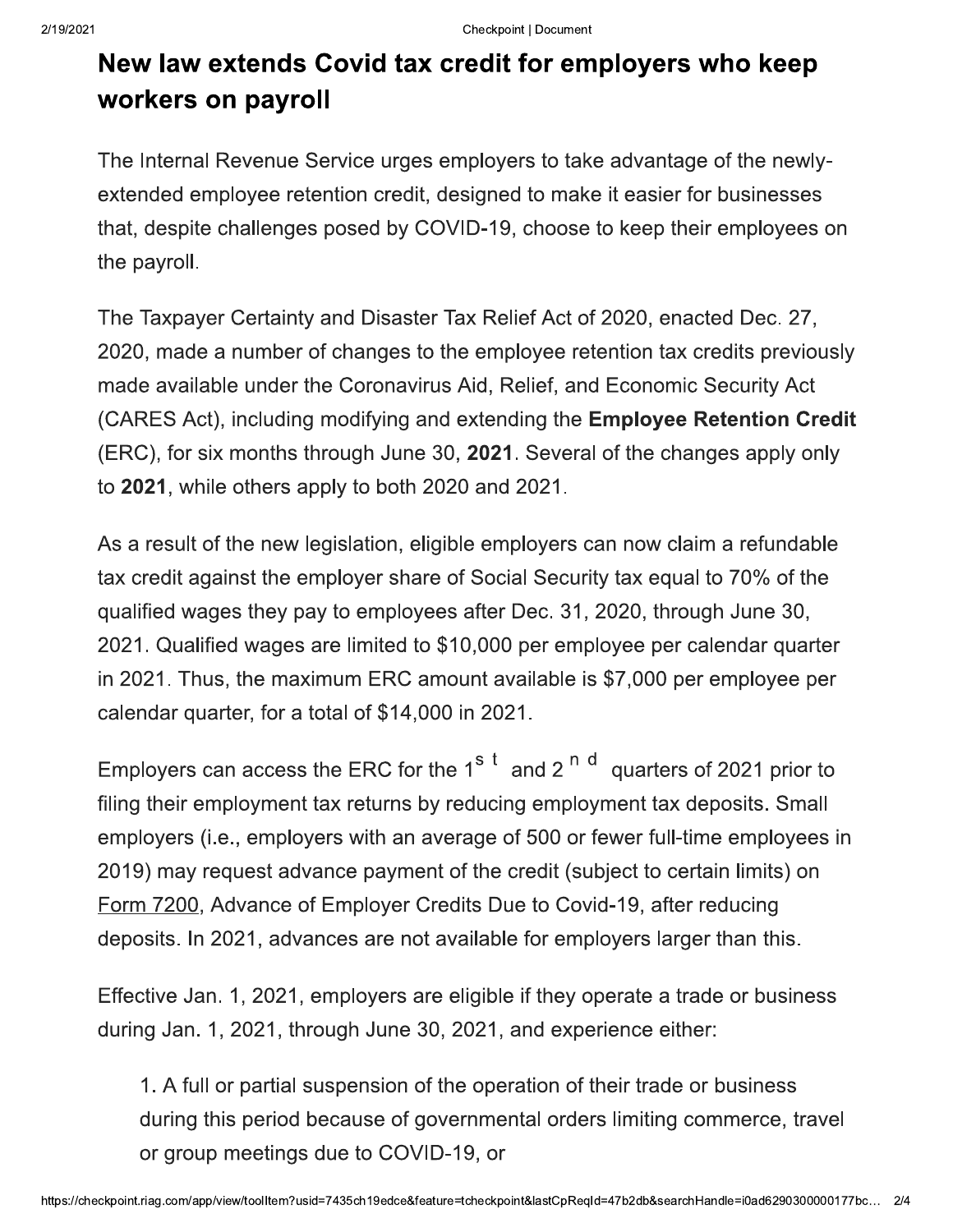#### Checkpoint | Document

2. A decline in gross receipts in a calendar quarter in 2021 where the gross receipts of that calendar quarter are less than 80% of the gross receipts in the same calendar quarter in 2019 (to be eligible based on a decline in gross receipts in 2020 the gross receipts were required to be less than 50%).

Employers that did not exist in 2019 can use the corresponding quarter in 2020 to measure the decline in their gross receipts. In addition, for the first and second calendar quarters in 2021, employers may elect in a manner provided in future IRS guidance to measure the decline in their gross receipts using the immediately preceding calendar quarter (i.e., the fourth calendar quarter of 2020 and first calendar quarter of 2021, respectively) compared to the same calendar quarter in 2019.

In addition, effective Jan. 1, 2021, the definition of qualified wages was changed to provide:

- For an employer that averaged more than 500 full-time employees in 2019, qualified wages are generally those wages paid to employees that are not providing services because operations were fully or partially suspended or due to the decline in gross receipts.
- For an employer that averaged 500 or fewer full-time employees in 2019, qualified wages are generally those wages paid to all employees during a period that operations were fully or partially suspended or during the quarter that the employer had a decline in gross receipts regardless of whether the employees are providing services.

Retroactive to the Mar. 27, 2020, enactment of the CARES Act, the law now allows employers who received Paycheck Protection Program (PPP) loans to claim the ERC for qualified wages that are not treated as payroll costs in obtaining forgiveness of the PPP loan.

For more information, see COVID-19-Related Employee Retention Credits: How to Claim the Employee Retention Credit FAQs